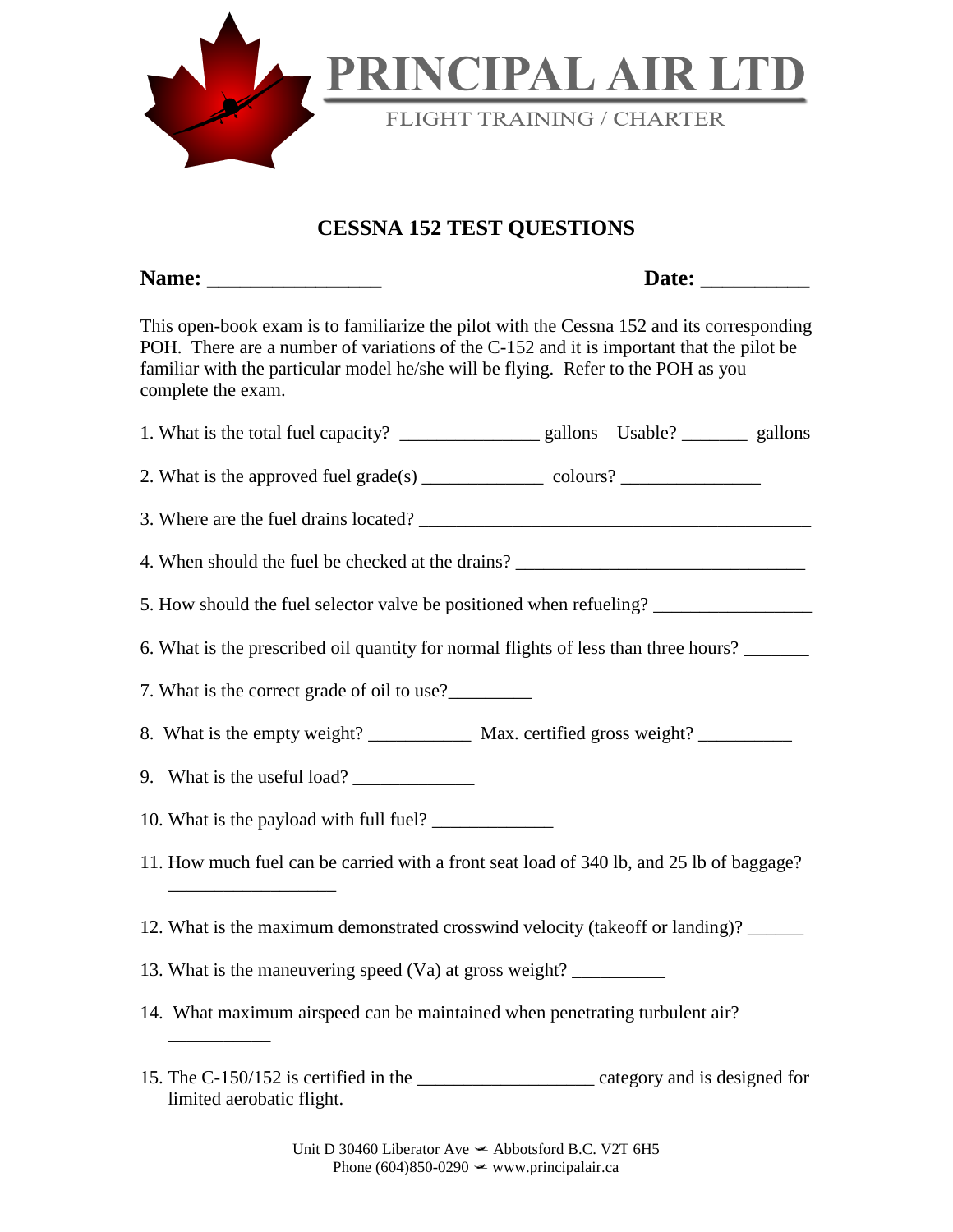

## PRINCIPAL AIR LTD

## FLIGHT TRAINING / CHARTER

| 16. What is the recommended<br>airspeed (IAS) for:                                      |              | List each airspeed                           |                                    |  |
|-----------------------------------------------------------------------------------------|--------------|----------------------------------------------|------------------------------------|--|
| Condition                                                                               | <b>Flaps</b> | Airspeed                                     |                                    |  |
| Normal TO/climb                                                                         | Up           | $\overline{\phantom{a}}$                     |                                    |  |
| Normal Landing                                                                          | Up           | $\overline{\phantom{a}}$                     |                                    |  |
| Normal Landing                                                                          |              |                                              | Stall speed, clean (Vs) ________   |  |
| En route climb, sea level                                                               | Up           | <u> Louis Communica</u>                      | Stall speed, full flap (Vso) _____ |  |
| Short-field takeoff/climb                                                               | Up           | <u> 1989 - Andrea Stein, ameri</u> kansk kon | Best Glide                         |  |
| Short-field landing                                                                     |              | Up                                           | Maneuvering speed, gross wt. (Va)  |  |
| Short-field landing                                                                     |              | Down                                         | Never exceed (Vne)                 |  |
| 17. What is the range in zero wind, @63% power at 5000ft, standard temp, with 15        |              |                                              |                                    |  |
| 18. What is the hourly fuel consumption (lean mixture) at 2500 ft. pressure altitude,   |              |                                              |                                    |  |
| 19. What is the airspeed (indicated) for maximum gliding distance? ___________KTS       |              |                                              |                                    |  |
|                                                                                         |              |                                              |                                    |  |
|                                                                                         |              |                                              |                                    |  |
| 22. If carburetor ice is suspected in flight, what is the proper procedure? ___________ |              |                                              |                                    |  |
|                                                                                         |              |                                              |                                    |  |
| 23. What is the indication of alternator malfunction? __________________________        |              |                                              |                                    |  |
| 24. What is the procedure to restore electrical power? _________________________        |              |                                              |                                    |  |
| 25. What would you do if unable to restore the alternator? _____________________        |              |                                              |                                    |  |